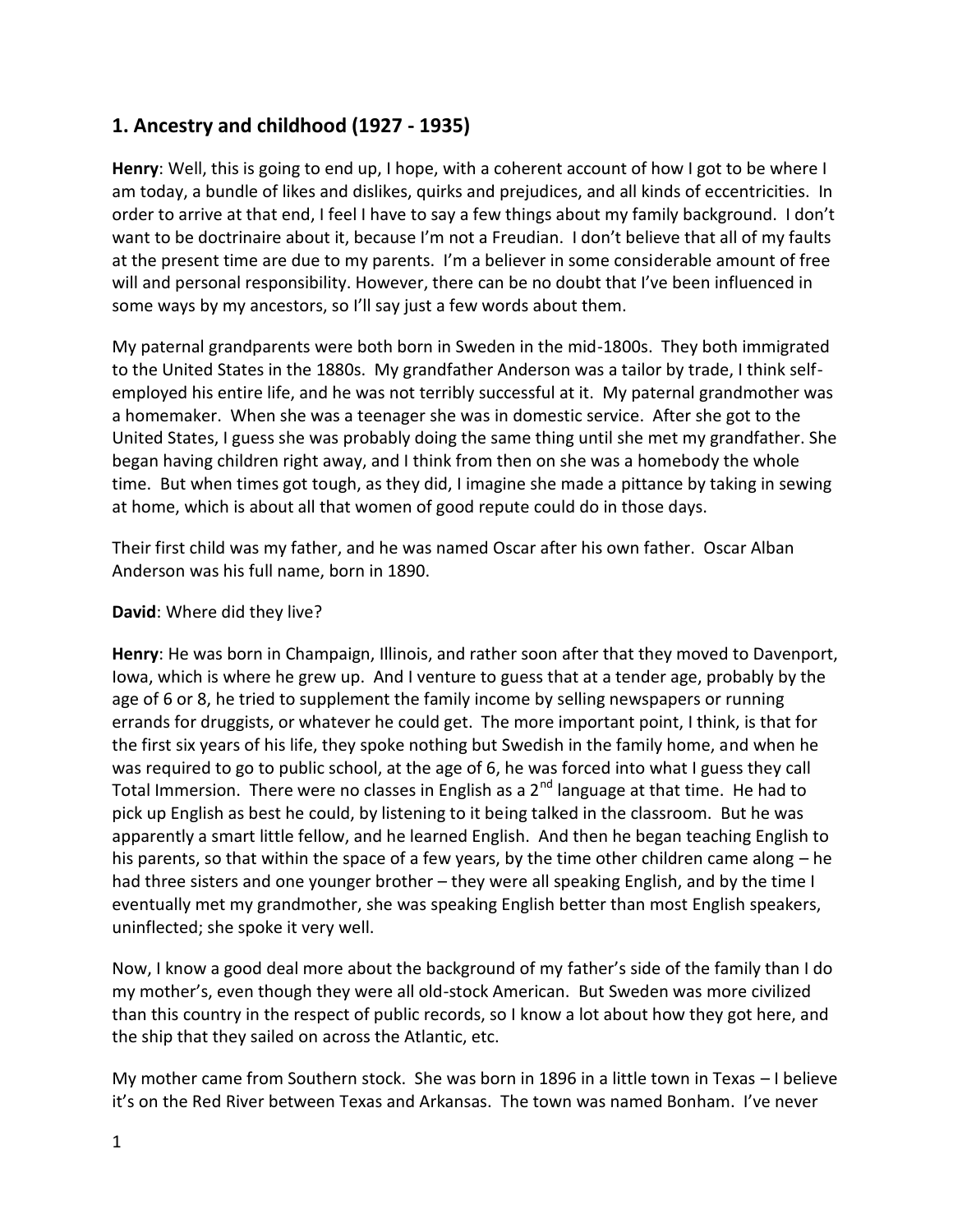been there; I've been to Davenport, but not to my mother's birthplace. Her father was a stock man – he raised horses, thoroughbred horses specifically, which is significant in that it involves a totally different social milieu than being a plantation owner, where you have a lot of hands. That led to what I call a Plantation Mentality, which felt that the owner was naturally superior to the hands. It of course flowered during the period of slavery, but even after that in sharecropping and other devices which perpetuated the caste system.

I don't know that my grandfather even had any year-around hands; I don't know that much about him, actually.

#### **Eugene**: What was his name?

**Henry**: His name was Henry Pope, and I've tried to do a little research on the Pope line but haven't gotten very far. There was a general in the Civil War named Pope but I think he was on the Union side, wasn't he? Yeah, so that was a dead end (laugh).

In any case, my mother's mother died when she was two years old, from typhoid fever, because at that time they didn't have indoor plumbing, they didn't know or didn't believe in the germ theory of disease, and I'm sure the outhouse somehow leaked into the family well, and it killed her.

My grandfather remarried, but it was a marriage of convenience, just so that my mother would have somebody to take care of her. When she was about 5, they moved to a town called San Angelo, where she went to high school, and I assume – once again, the records are not at all clear – that she graduated at about the age of 18, which would have made it around the beginning of the first World War. She has talked to me about her life to some extent, but there's a period of several year, 4 or 5 years, that are very opaque, because she apparently was suffering from some kind of disease, perhaps respiratory in nature, so she didn't go to school and didn't have any employment as far as I can tell. But after 4 years or so, a doctor said that what she needed was a change of climate. The climate in San Angelo and Texas as a whole was not good. They figured that she needed a dry climate. So she decided that the University of Arizona filled the bill, and in 1918 she began at the University of Arizona in Tucson.

## **David**: We're talking about your mother, Ethel Pope?

## **Henry**: Ethel Pope, correct.

In order to keep the story of the two sides roughly contemporaneous, I need to go back and say a little more about my father. When he got out of high school, once again I'm assuming about the age of 18, which would have made it approximately 1908, he had to drop out and work to help the family, and as best I can figure it he did some kind of social work in the city of Chicago. Maybe he saved up enough that he was thinking seriously about college, and in 1914 he began going to a small liberal arts college in Iowa called Cornell – no connection with the university in Ithaca, NY. He was very successful in sports, in social affairs. He was very active in the temperance movement – these were the days in which there was a very powerful movement in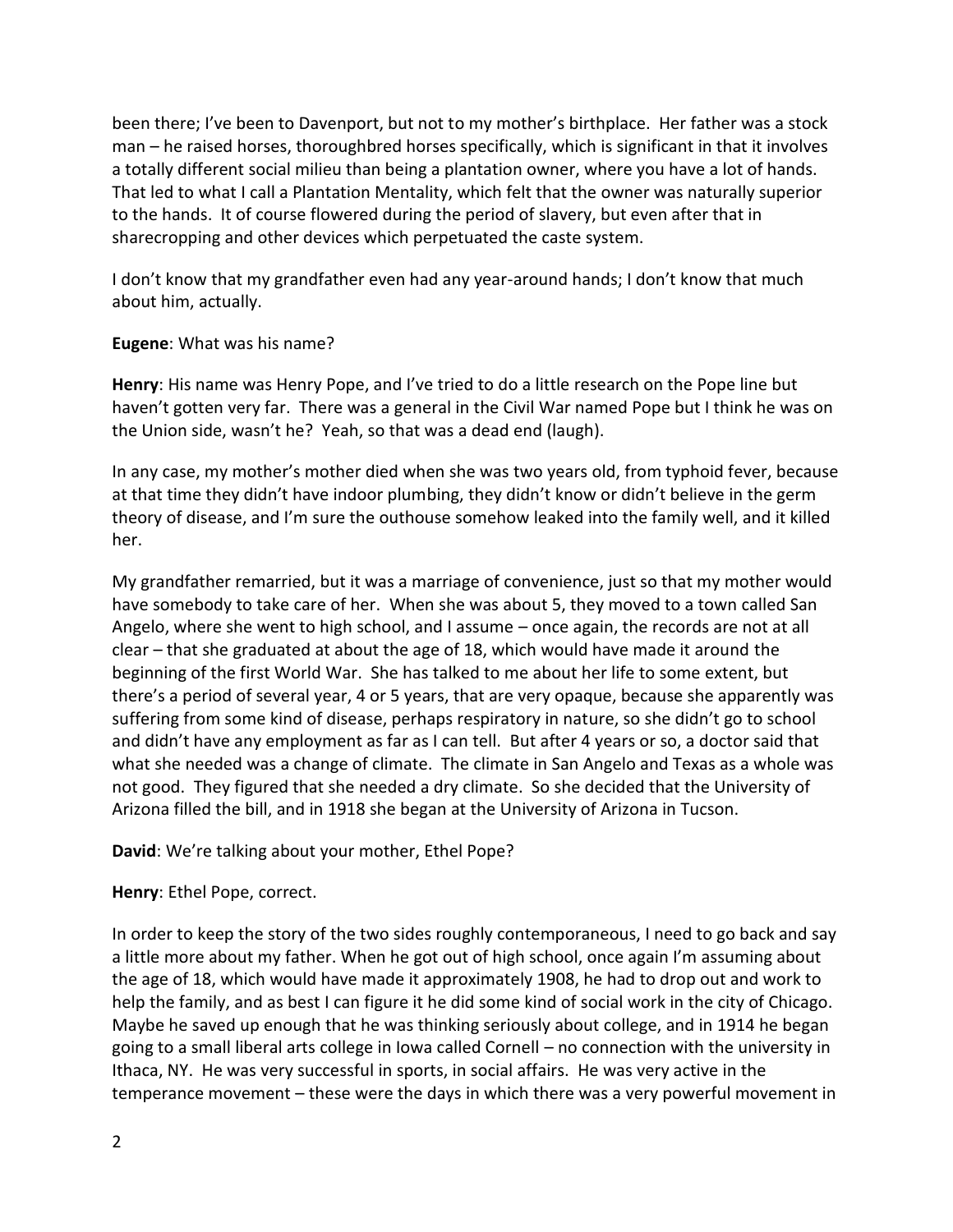favor of passing and amendment to the Constitution, known as prohibition, which outlawed the sale of alcohol – and he believed very passionately in that movement.

The war in Europe had been going since 1914, and in 1917, in April of that year, this country entered the war. Apparently my father enlisted in the Army rather than waiting to be drafted, because that way he figured he'd be able to get his choice of branches of the service, which is in fact the way it worked out. During his years at Cornell College, he was taking courses that he thought were leading him to going into medicine. It's very interesting for me to think about how different my life would have been if my father had in fact become a physician. But of course if he had been a physician I would not have been born, so that's just fantasy.

He hadn't turned 18 until October of 1918, which was just a year before the war was over. If he hadn't enlisted, he probably wouldn't have had to go into the Army at all. But as it was, he was in fact assigned to the medical corps, which is what he wanted. But he hadn't reckoned on what that entailed, and he got into the war on the continent of Europe where poison gas was being used by the Germans. Even though he wasn't on the front lines, being exposed to it in that way, the men who were exposed brought it back to the hospitals. One of them where my father was stationed, and he inhaled enough of the residues of the poison gas that if affected his lungs, and apparently affected him in one way or another for the rest of his life. Among other things it made it impossible for him to take lab courses of the sort you would have to take in medical school, and he had to give up any idea of every becoming a physician.

After he was discharged, in fact, he spent a year and a half or so recuperating. He went back to Cornell to get his BA, but he got it in English, and when he graduated in 1922, having taken out time for service in the army and then recuperation afterward, he was considerably older than his classmates. He began looking for a job immediately, as an English teacher, and found one in a little town In Arizona, called Globe. It was in the mining region.

Now just about this same time, Ethel Pope was graduating from the University of Arizona, and looking for a job as an English teacher. Lo and behold, she also got a job in the English department of the Globe, Arizona high school. She met this young – well, actually Oscar Anderson was not that young by this time – she was also older than her classmates at the U. of Arizona, so I think they were both close to 30. In any case, they found they had a good deal in common. They both believed in the temperance movement, which was still strong even though by this time Prohibition had been passed, because a lot of people weren't paying any attention to the Prohibition movement. But Ethel Pope and Oscar Alban Anderson were also interested in the outdoors, hiking, nature studies, astronomy, and so forth. One thing led to another, and in the year 1924 they were married.

Both of them had saved up enough money that they could begin talking seriously about his moving on to graduate studies, and it was assumed that she would start having children and would become a housewife.

Now at that time the best school of education west of the Mississippi was at Stanford U., and my father applied for admission there and was accepted, so that in 1925 he began his studies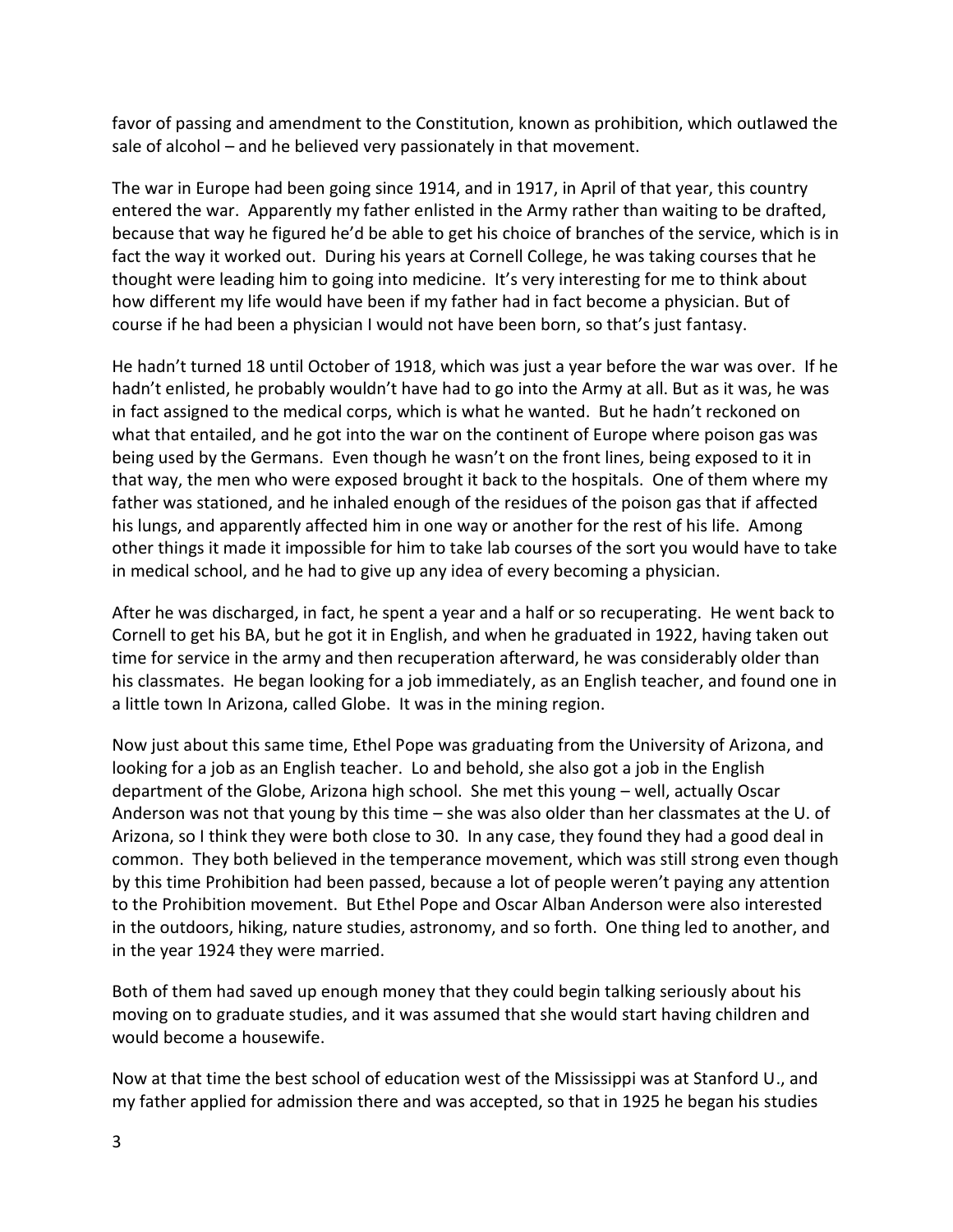there for a Master degree in education. In Jan of 1926, they had a child, a male child, as the  $1^{st}$ borns in the Anderson clan were usually male, and they named him Oscar Alban Anderson also, so he was Junior and his father became Senior. He was due to graduate in the spring of that year, and was looking around for employment, and among other places applied for something in TX. I don't know how many places he might have applied, and I don't know exactly what terms they offered him, but apparently he had no trouble getting that job, because the reputation of Stanford was such that it gave them some bragging rights, in the little town of Mexia, TX. They pronounce it meh-HAY-ya, the way people in small towns frequently pronounce the name of their town the way they please, whether it has any relationship to the way it would be pronounced by anybody else. I think the correct Spanish pronunciation would be MEH-he-ya, but meh-HAY-ya is the way they pronounce it.

Anyway, in Sept of 1927,

**David**: was it a high school teaching job?

**Henry**: He was the principal of that high school. That's the reason he took that job, I'm sure it paid a good deal more than they had been making as teachers. So they moved, and my mother was pregnant again at that time. So in Dec of 1927, she was delivered of another male child, this time born at home. Her first pregnancy was in the hospital in Palo Alto, and it was a very difficult delivery. She was in labor for 48 hours, or something of the sort. Fortunately, the 2<sup>nd</sup> delivery is usually easier than the  $1<sup>st</sup>$ , and that was the case with my birth. I think she had a midwife, that was it.

She had, I think, a live-in helper, a colored woman as they would put it in those days, to help her with these 2 small kids. My father had a 2-year contract with the Mexia HS, and it terminated in the spring of 1929. According to some rumors – I can't put my finger directly on any of them – the parting between my father and the Mexia school district was not altogether amicable.

So I have a standing joke that whenever someone raises their eyebrows when I say that I was born in TX, everybody assumes that since I was raised ever after in CA that I must be a native born Californian – I always say that I left the state of TX when I reached the Age of Reason.

I was 1 ¾ years old when they moved back to CA, and back to the same house that they had bought when he was studying for his Masters, at 2741 Cowper St. in Palo Alto, right near the city limits, semi-rural really. They rented it out while he was on this 2-year contract with Mexia.

This time he re-enrolled in the doctoral program at Stanford, once again in the school of education. I think that he had a particular interest, in fact I think that the whole department had a particular interest, in starting education earlier than most people assumed. Some school districts had kindergartens in some of their schools – Palo Alto may have had in some of its schools – but nobody was talking about anything earlier than kindergarten, and I think that in the Stanford University school of education, they were already talking about nursery schools, or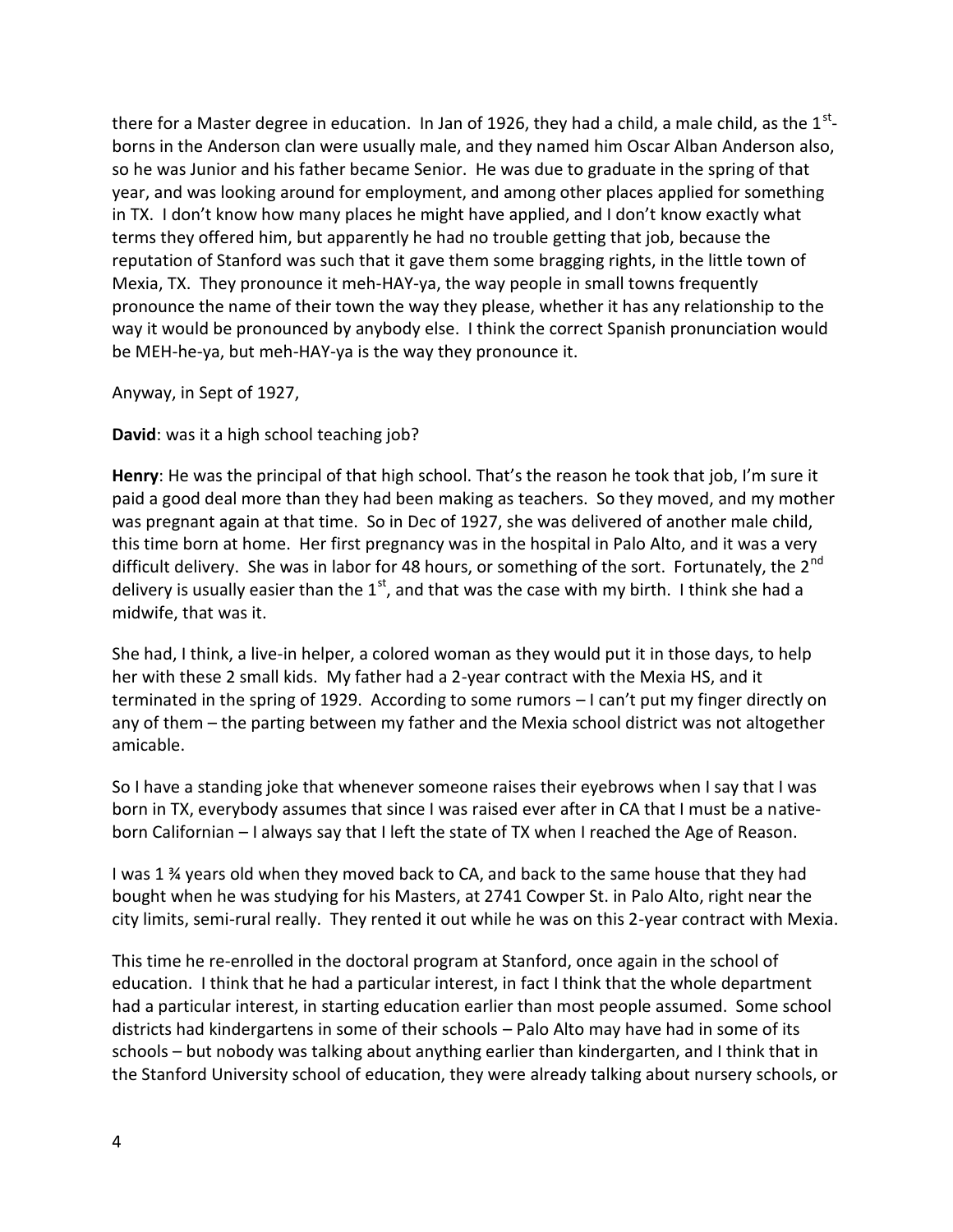what later became known as Hear Start programs. Nobody was actually doing it at that time, but they were talking about it.

So my father got interested in that; I think it was going to be the subject of his doctoral dissertation; I can't be sure about some of these things.

In Oct 1929, just a few months after they'd moved back to Palo Alto from TX, the Great Depression began. I think it hit my father, because I've heard from some of my mother's recollections, that he, like almost everybody else in the country, thought that the stock market was going to continue going forever upward. He bought stock on margin, as they call it, meaning that he went into debt to buy a stock called International Telephone and Telegraph, and was wiped out.

This, combined with the fact he had this intellectual interest in the concept of nursery schools, I can't be sure how large a role each factor played, in any case my father and mother began what they called the Anderson Nursery School in their own home in Palo Alto, probably in 1930. She would maintain it during the day. He helped by building a jungle gym, a swing set, a sandbox, a marimba – a big stand-up marimba, probably 3 octaves or so. He was very good at woodwork, he could work with metal; he had a lot of interests and a lot of skills.

And furthermore, there were faculty members at the university who had children of an appropriate age, and through his contacts there were able to start school children from the faculty at the Anderson nursery school, even though it began very small. I don't have any idea how much they charged, but it was enough to pay the expenses of the materials for the play equipment, and feeding them at noontime, and so forth. My mother had some help, for a time they had the colored woman, so to speak, from Mexia, who came with them to help with Oscar Jr. and myself. She had to go back to TX, but my mother was able hire a woman who lived in one of the houses closest to us to help with the scut work.

**David**: Do you remember that woman's name?

**Henry**: Sure, her name was Nelly Ellsworth. Her husband was Charlie Ellsworth, and he was a carpenter by trade, an excellent carpenter, but in the depression he couldn't get a job. He was grateful for whatever my mother was able to pay his wife to do the cooking and dishwashing and stuff like that.

**Eugene**: That was the local woman?

**Henry**: Yes.

**Eugene**: What about the woman from TX?

**Henry**: She went home.

**Eugene**: What was her name?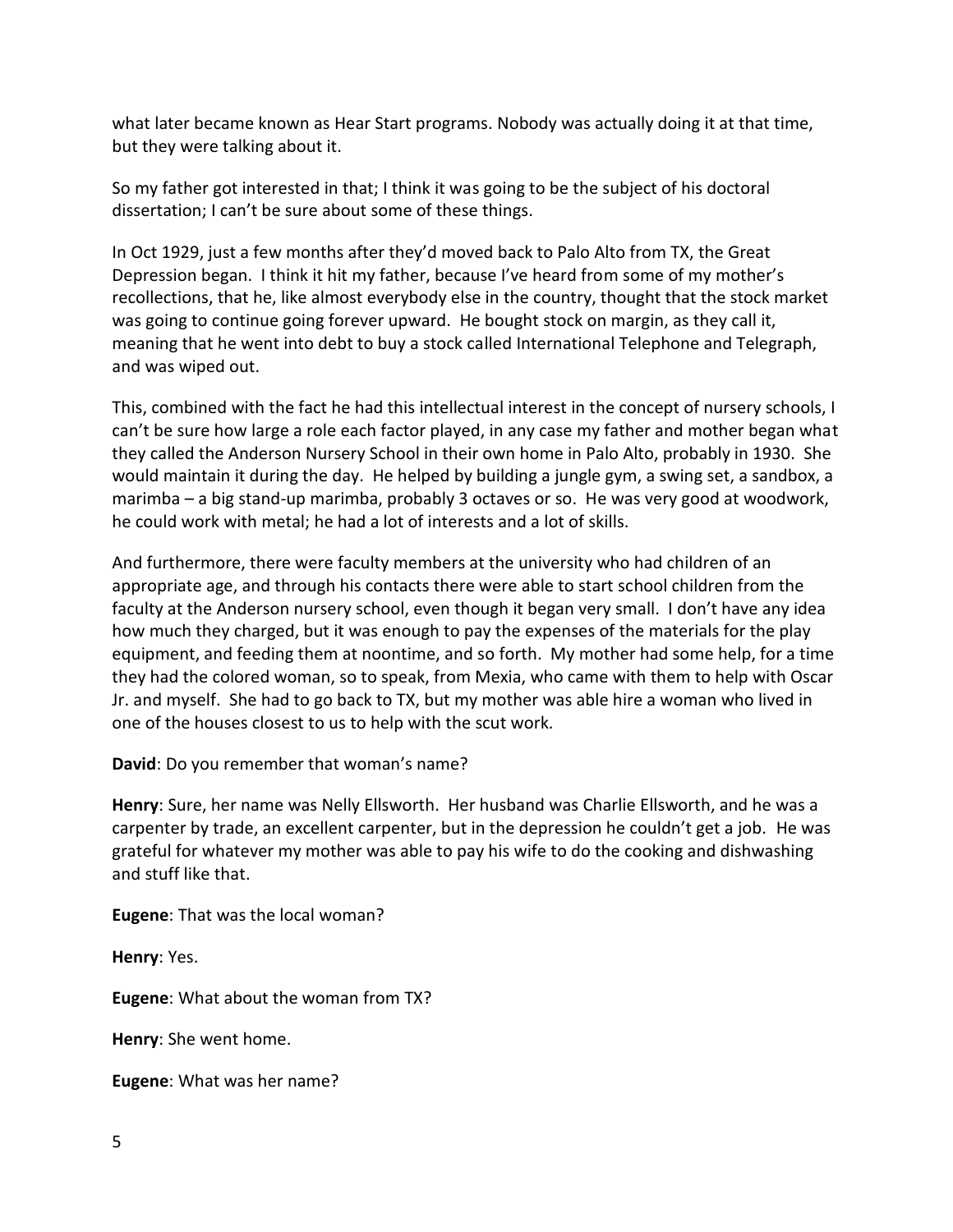**Henry**: Oh, her name was Cornelius, and nobody ever called her by her last name, and I don't know what it was.

**David**: And you were 4 or 5 by this point?

**Henry**: Well, you can figure it out. In 1930, most of the year I was still only 2. In Dec of 1930 I would be become 3. So I was probably able to mingle with some of the children of the Stanford faculty. They were probably admitted to the Anderson nursery school at the age of 3, as long as they were housebroken.

Now, my mother was pretty much on her own as to how to run a nursery school, but she figured out that it wasn't just a matter of babysitting, it was a matter of stimulating them in various ways. So there always music as part of the day's activities, including playing the marimba with some nursery songs, and the children would sing along with that.

**Eugene**: I remember her talking about that marimba.

**Henry**: Oh sure, it was a big deal. It was a beautiful piece of work, as well as very useful in the curriculum of the Anderson nursery school. And then of course there was a lot of reading, always something of interest and probably not just pap, but reading with some merit to it. And then very valuable play time - it was more than just recreation, it was a matter of getting along with other people, a very important aspect, in ways that were not anticipated. It seems that many of the members of the Stanford faculty, particularly those in the psychology and education depts., had problem children, and it was thrown upon my mother to figure out how to cope with them, and get them working and playing together. She had some kind of intuition, that she was able to prevent a kid who was a bully from acting like a bully. He was allowed to do so in his own home, because this was in advance of the theory that being tough with your child is liable to damage his psyche.

So many of these faculty members let their kids do whatever they damn well pleased, and some of them were just spoiled rotten. But my mother had a technique, and all I can do is guess; I was a little young at that time to see it being put into practice, although she tried to put it into words later on. She said that she exercised what she called the "voice of authority". For example, if a child used a bad word, and incidentally one of the words I learned at an early age was a bad word was the word "nigger"; she would not allow us to use that word. So if a child became overbearing, or tried to push somebody out of the way, or tried to grab the last cookie, or whatever might be objectionable, she would say, in her own way, "we don't do that here". It worked. I don't recall that she ever used the clichéd methods of sending somebody to a room without any lunch, or anything of that sort. It just worked.

So the Anderson nursery school thrived, and I thrived. I got along well with others, and I was learning to appreciate music to the point that I would begin making up little nursery songs myself. It wasn't just a matter of listening to her read from the Mother Westwind stories to the group, but in the evenings, at bedtime, she would read to my brother and myself, as we looked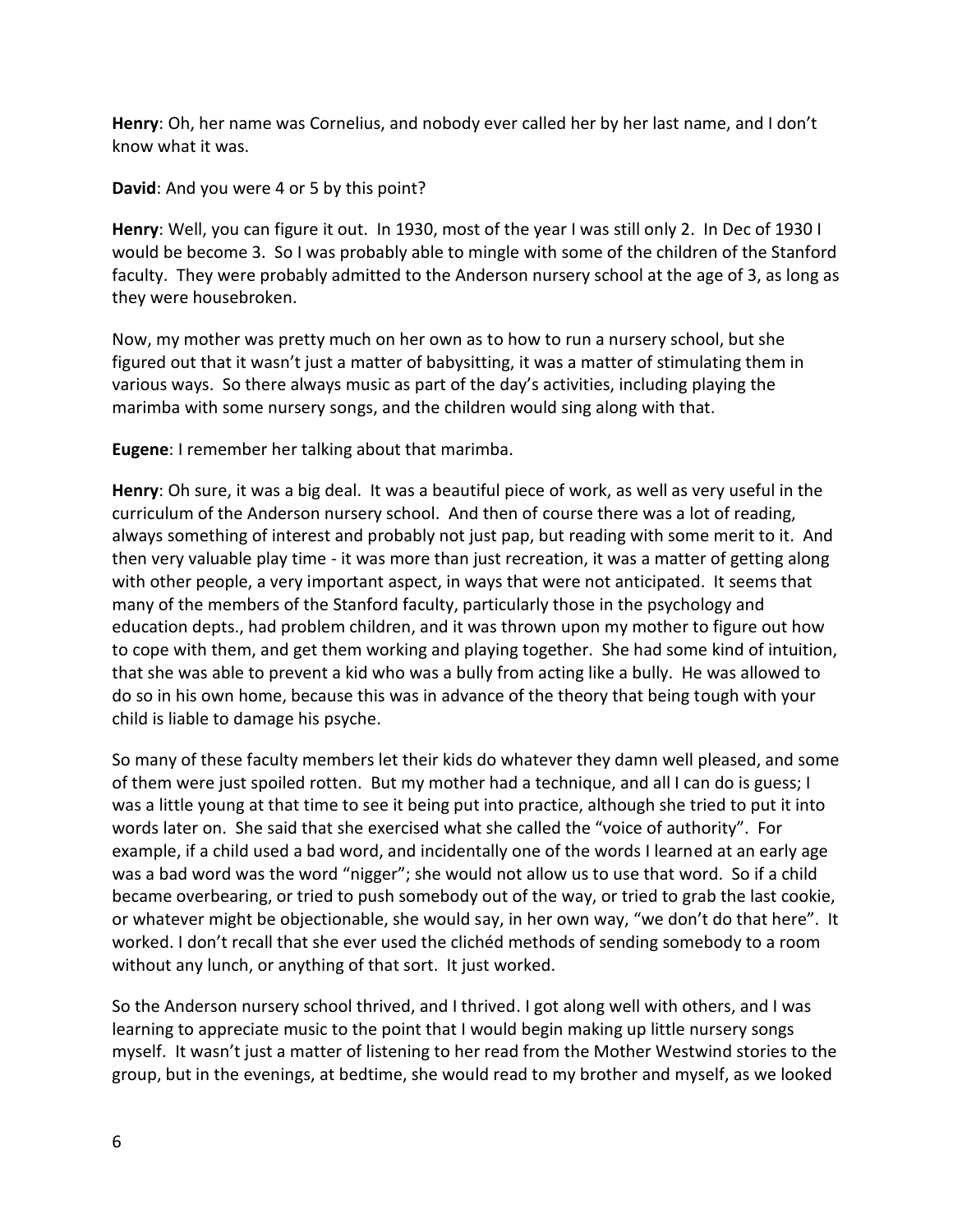over her shoulder at what she was reading, and so we began to learn, which leads me to the subject of my entry into the outside school system.

As it happens, 2741 Cowper St. was one block away from the South Palo Alto grammar school, and I don't think that when they bought the place back in 1924, that they had in mind that that was a very convenient location. I think they bought it because it was very reasonable, being well out of the tony parts of PA. As I say this was semi-rural. We were surrounded on many sides by open fields. Directly across the street from us there was an entire city block absolutely vacant, except every year a crop of wild oats would spring up, and somebody who had permission to do so from owner would bring in a team of horses and a device which cut down the grain, and when it dried in the sun would bring in another team of horses and rake it up with a big rake.

So there was this elementary school that had the first 8 grades. It was a 2-room school – grades 1-4 in one room, 5-8 in the other. They had one teacher in each room. They were single women, as almost all grammar school teachers were in those days. Many school districts had regulations against teachers marrying, on the theory that they start having children and drop out, and they'd have to go out and recruit somebody else, and it was better to keep them single. It was a different age in many ways, believe me.

So that raised the question, as I figured out later, at what age to enter me in the  $1<sup>st</sup>$  grade. Being born in Dec was an awkward time. People usually began in the 1st grade at the age of 6. Well, I turned 6 in Dec, when I would have been considerably older than another 6 year old who had turned in the middle of the year. On the other hand, if I entered at the age of 5, I would have been much younger than my classmates. So I was entered in  $1<sup>st</sup>$  grade at the age of 6. I had turned 6 in 1933.

Of course, by this time I not only had an advantage over many of my classmates that I was a little older than many of them, but I had had the advantage of years of preschool education. All that they could think of to do with me was to skip grades. I suppose that the teacher – her name was Foggio – must have talked with my mother about what they were proposing to do, saying that I was just wasting my time with kids who didn't even know the alphabet, whatever they began teaching in the 1<sup>st</sup> grade. So my mother agreed that I would skip the 1<sup>st</sup> grade. That worked for a year or two, until I guess by the time I moved from one room to the next, beginning with grade 5, the teacher of that room, her name was Somerville, complained that I was so far ahead of the other kids in the  $5<sup>th</sup>$  grade, that I was wasting my time with them, and she wanted to skip me another grade.

I'm assuming that once again she must have had the permission of my parents, and she talked them into it. So here I was, 2 years behind my classmates in terms of my age, and this has colored my whole life ever since. There's got to be a better way to deal with that problem.

**David**: You would have preferred that they not skip you?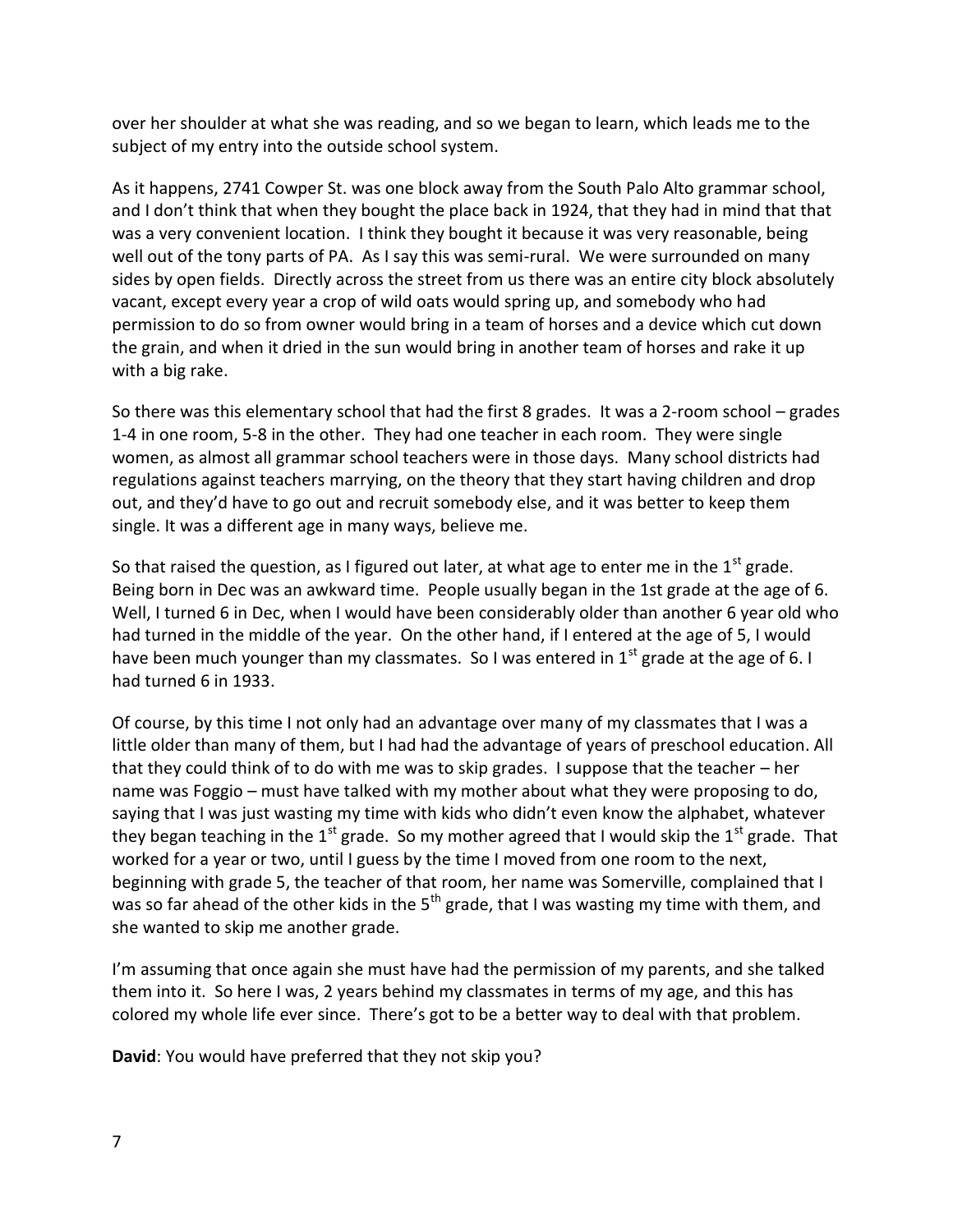**Henry**: Well, as I say, there must be a way to keep a person intellectually active even if he's ahead of his classmates.

**David**: It's a recurring problem.

**Henry**: So, on the plus side of the ledger, none of my classmates ever looked on me as being some kind of freak. None of them resented the fact that I was given certain privileges. For example, my mother wanted to visit her relatives in Texas during the school year of 1936, so I was given permission to go on a vacation of 2 weeks. Of course, nobody else was given that privilege, but nobody seemed to resent it, and when I got back I was called upon to give an account of the things I had done and experienced. I was greatly impressed by the fact that I was able to eat off a menu 3 times a day. We went back and forth by train, and it was a trip of at least 2 days each direction. So I got all these meals off a menu, which I considered to be a great treat. It was like going to a restaurant 3 times a day, and a restaurant in real life was a rare event in our household.

So I reported on all this. I was well-accepted by the class. I want to say another thing about the nature of the South Palo Alto grammar school: I would estimate that 50% of my classmates were of brown complexions. They were southern European in extraction, all of them being born in this country, as I later figured out. The nature of the agriculture in South Palo Alto was dairy farms primarily, rather than crops of the types that require seasonal labor. This was in the middle of the depression, when some parts of CA had terrific problems with dust-bowl refugees and literal wars between workers and employers in tree crops and row crops, but they didn't have that kind of problem in the dairy industry.

So we all got along beautifully together. One of my best friends was a Filipino. Another was a Portuguese in extraction. They were all native born. We didn't have any problem with newcomers, because they weren't allowed under the immigration policies of that time. But there was no magnet for people to come from Mexico into the US at that time, because there was a surplus of labor already here.

On other point worth mentioning is that perhaps my best friend in the whole group was a girl, but not because we were boyfriend and girlfriend in the usual sense. I had much in common with her because was a tomboy who was interested in sports, and I was interested in sports because my father was interested in sports, and so we had much to talk about. She of course was 12 years old when I was 10 years old. I was pre-pubescent whereas she was fully pubescent, but I never thought of her as a girl in that sense.

#### **David**: What was her name?

**Henry**: Her name was Joan Putkamp, an unusual name. Another interesting aspect of that friendship was that we discovered, halfway through the school year, that she came from the neediest family in the entire school, which she managed to keep hidden. At Christmas time that year, 1937, somehow my mother learned their address, and got together a bunch of Christmas presents for my friend Joan and her sister Louise and brother Bill, and we drove by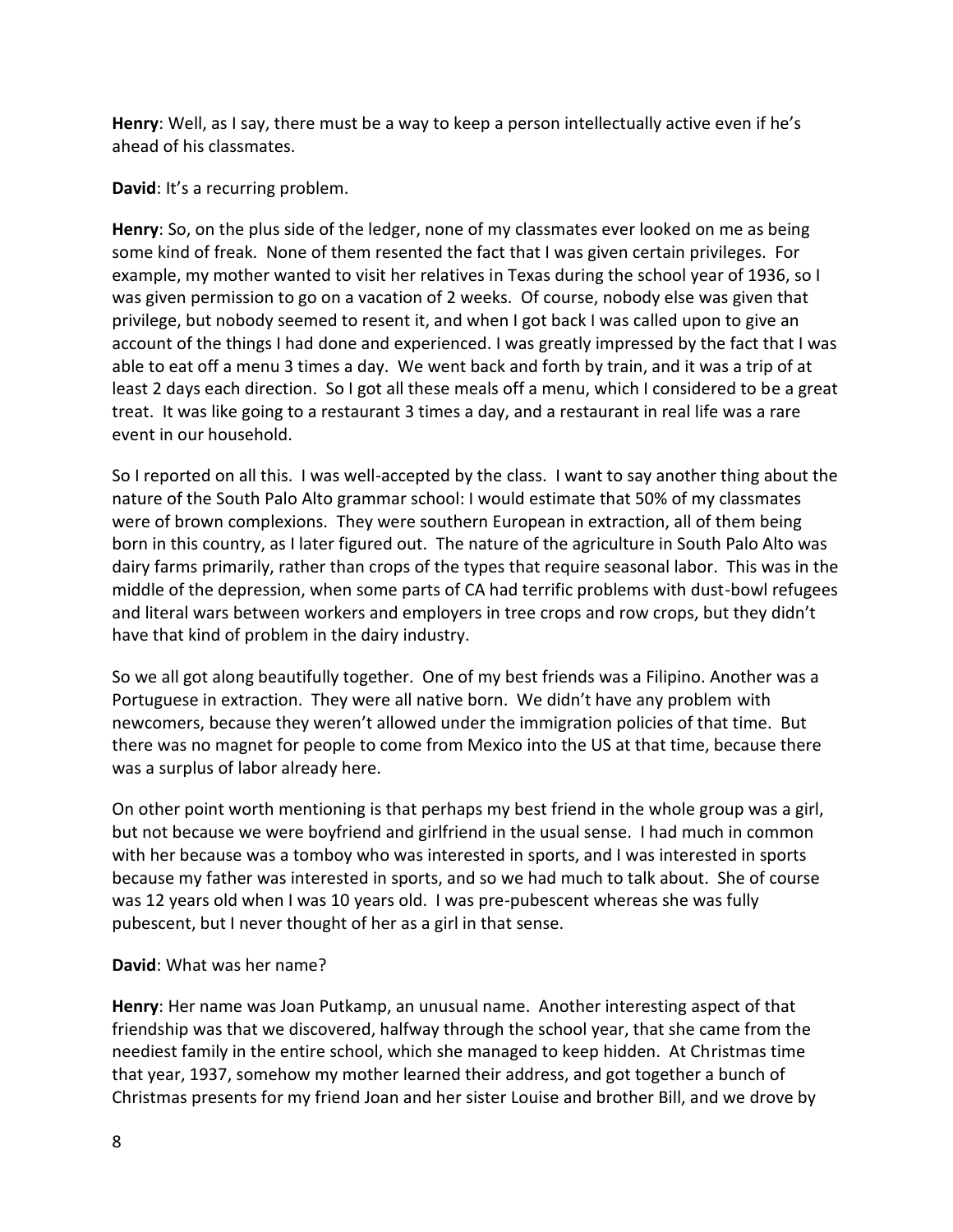this place to deliver them, and I don't know we found it, because if didn't have an address sign. It was a tar-paper shack. They were really destitute.

So, it didn't make the slightest bit of different to me. My mother took it upon herself to see that when I did activities which she thought might be pleasurable and educational to Joan, she invited her to go along. For example, I took horse-riding lessons, and she took part in those, and that was greatly appreciated. Somehow she was able to convey all this with no sense of *noblesse oblige*.

I remember also from those years that men would occasionally come to the back door of the nursery school, and would knock and ask if we could spare a sandwich or something. My mother always did, and would invite them in, invite them to sit down at the table, and talk while they were eating. I found that, well, I'm sure that was unusual.

**David**: Your mother would get them to talk about what got them where they were?

**Henry**: Yes, she would ask them to talk about whatever they wanted to talk about, which frequently was their life story. In ways such as that I developed what you could call a social conscience, without it ever having been flaunted.

My father was a conflicted man. He had great difficult at Stanford in his doctoral program because he developed a writer's block. I don't think he had to write a thesis to get an MA at that time. I got an MA in a professional school at UC; I didn't have to write a thesis in public health. But in the PhD program he had to write a dissertation, and he wasn't able to buckle down to it. Years went by. During a good chunk of those years, 2-3 years at least, he had a very good job in the PA unified school district, as the assistant superintendent, with the expectation that when he got his PhD the incumbent superintendent would retire, as he was getting long in the tooth, and my father would take over as superintendent. Well, it didn't work. As time went by it became clear that he wasn't going to be able to finish that. I think he ran out of time. They probably had a limit on how many years you could spend as a candidate. So there was a time when he was let go as assistant superintendent, and the only job he could get in the district was teaching wood shop in a night school class. Very humiliating. And at the same time my mother was making a fabulous success out of the Anderson nursery school, which was humiliating to him, I'm sure, as a matter of male pride. To make a long story short, things became tense at home. I wasn't able to do anything about it. It made me uncomfortable, of course, and unhappy.

Another complicating factor during that period of time, early 1930s, was that my mother wanted very badly to have a girl child, whom she would be able name after her mother, Mary Alice. Along about 1933 she did become pregnant for the  $3<sup>rd</sup>$  time, and had a child who seemed at first to be healthy, and was in fact a girl, but there was some kind of congenital malformation, probably involving the heart, which required the ambulance to be called several times. There's a great deal I don't remember about those early years, but I do remember that. And then the child died.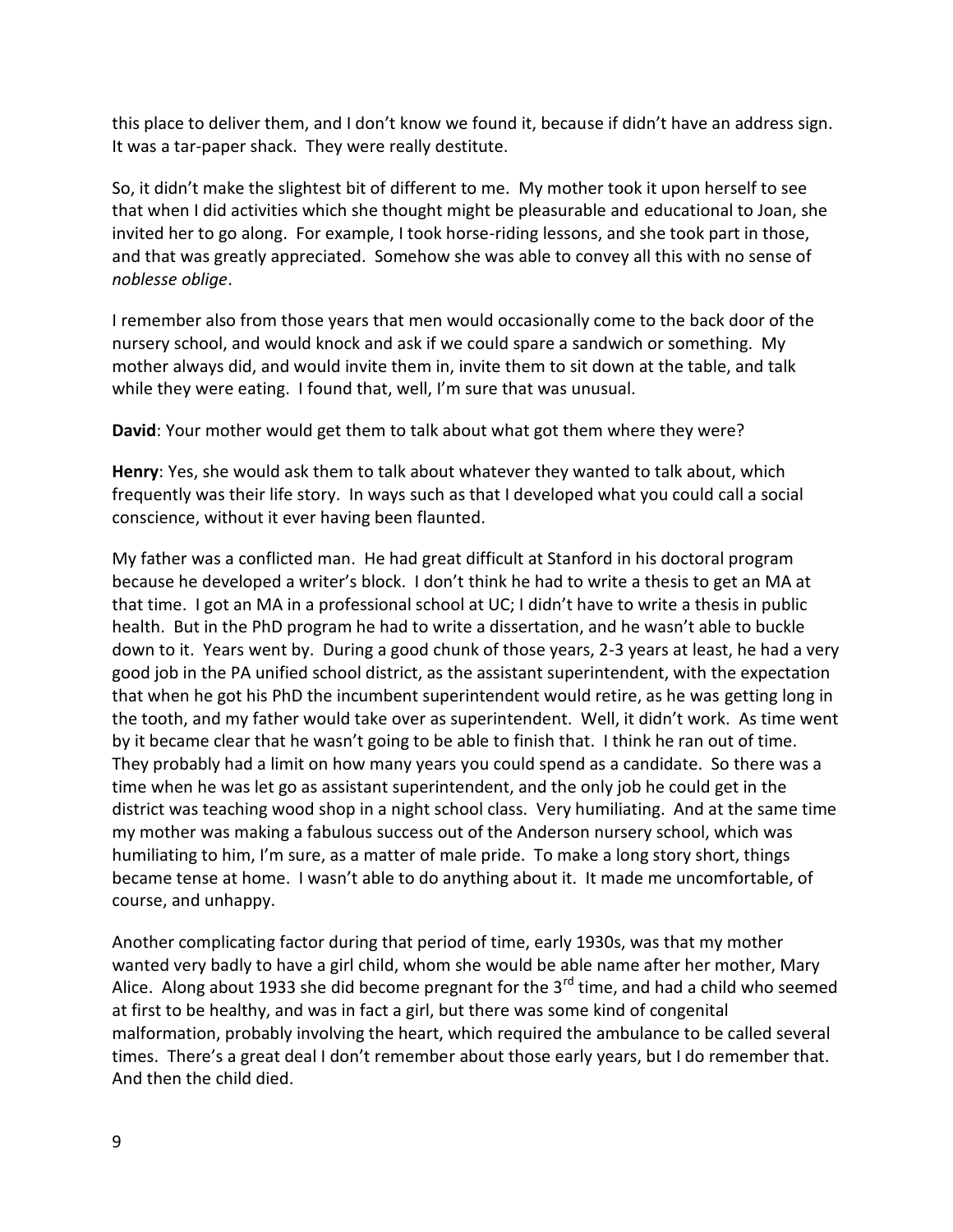My mother became pregnant once more, a  $4<sup>th</sup>$  time, and this time it never came close to term. There was a miscarriage, and her gynecologist said that if she were to become pregnant again it might very well endanger her own life. So that was the end of the physical relationship with my father. That added to their estrangement. In looking back on it, it seems to me that it would have been very helpful and healthful to me if I had had a sister, because I would have learned on a day-to-day basis how to deal with a girl as a real human being, rather than what you see in the movies or fantasize about. So when the time came when I had to deal with a woman in real life, I didn't know how to do it.

**David**: But you had this friend. Maybe she was unusual.

**Henry**: No, I never got the knack. I always thought of women as being on some kind of pedestal, or else – what's the old dichotomy – Madonna and whore. Stereotypes of one kind or another.

**David**: That pretty much sums it up.

## **Henry**: (laugh).

In 1935 or so my brother and I both had tonsillectomies. He needed one because he was frequently getting inflamed upper respiratory infections of ear, nose, and throat. I wasn't, but in those days they believed in yanking out tonsils as a preventive measure, which nowadays would be a no-no, because any operation has the possibility of something going wrong. Anyway, we both had our tonsils yanked out, at the Stanford hospital, and the doctor suggested that during the recuperation period we ought to look for a better climate in the summer than we'd get in Palo Alto. As you know from reading Mark Twain, the coldest winter he ever spent was summer in the SF bay area. Somehow or other, I think through a contact with a fellow named Fran Binkley, who had been at the school of education, my parents learned there was available a cabin they could rent for the summer. It was in Lake county, where the climate was high and dry, warm, ideal for what we boys needed. My parents got the idea of combining that with the nursery school, as the Anderson summer camp, and that will open up the next chapter of my story.

**David**: What sports had your father done at Cornell college, and what sports were you interested in during junior high school?

**Henry**: Interesting question! He was very active on the track team at Cornell, and was apparently pretty good at it, and in the year 1936 took me to a track meet at Edwards field here in Berkeley. I believe it was a lead-up to the Olympics that were being held that year in Germany, and if my memory serves I believe that Jesse Owens was involved in that track meet. In any event it really sold me on the whole subject, and in the last year that I was at the South Palo Alto grammar school I talked the teacher into letting me put on a track meet of our own, with improvised quarter-mile, which probably was closer to 220 yards around the schoolyard, and so forth. The other kids entered in good spirit, and of course in high school I went out for track, but that's getting ahead of the story.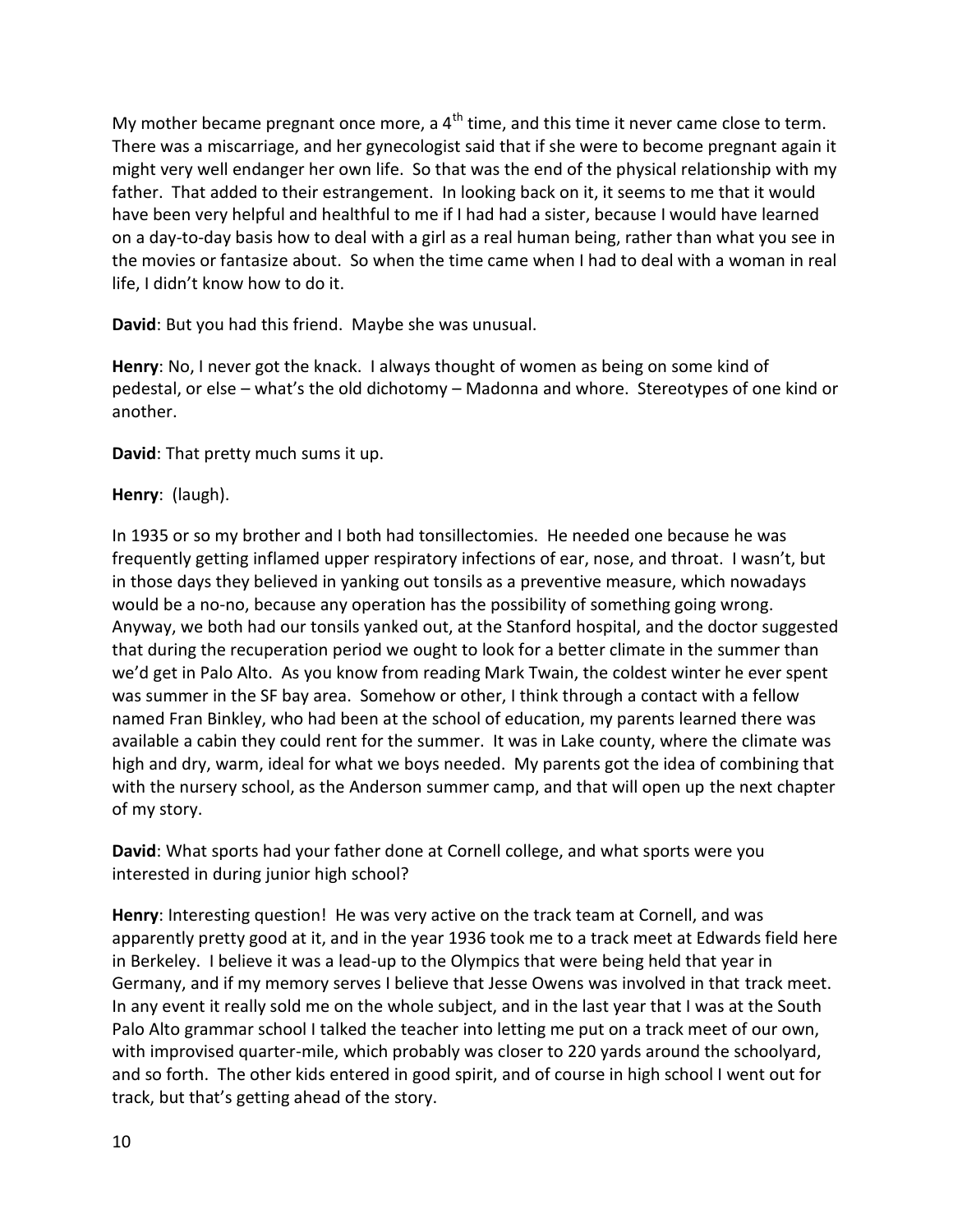**Eugene**: Other sports?

**Henry**: I never was good enough or big enough. I certainly wasn't tall or heavy, which ruled out a great many things. I was a shrimp!

**David**: So is Messi – same size as Henry.

**Eugene**: Messi's a little shorter.

**David**: You mentioned the plusses, what about the minuses of skipping 2 grades?

**Henry**: I'll give you another example of the way I was favored. I was given permission to go home for an hour every week to listen to a radio broadcast about music. That developed my appreciation of music other than nursery rhymes. I still don't quite understand why the others didn't look upon me as being the teacher's pet, which is not usually looked upon favorably, yet I don't recall there being any resentment.

**Eugene**: How many students in the school?

**Henry**: Maybe 60, divided 30 and 30, just a guess.

**Eugene**: Just 1 teacher per room?

**Henry**: Correct. Two other things I neglected to mention. You'd expect that my brother and I, being so close in age, would have gone to the same school. In fact, we never did. He was considered to be the brains of the family, and was sent to private schools, to develop his scientific bent. I was the aesthete; I was expected to be interested art and music, and he was into science and math, which required a better quality of education than I could get in the public schools.

**Eugene**: Was the nursery school a separate building?

**Henry**: No. I can't understand how we were allowed to get away with it. It was all done in a very modest bungalow – 2 BR, 1 bath, and the kids had to have some place to take naps, and I don't know exactly where that was. Nowadays it would have been shut down immediately, I'm sure.

**David**: What was the typical number of students in the nursery school?

**Henry**: Probably eight.

Oh, the other thing I almost forgot is that during the last year or so as my father's tenure as assistant superintendent, one of his duties was to personally visit every classroom in the district, just to sit in the back of the room and observe how the teacher was carrying out her duties. So in due course he'd come around to South Palo Alto grammar school and there I was,